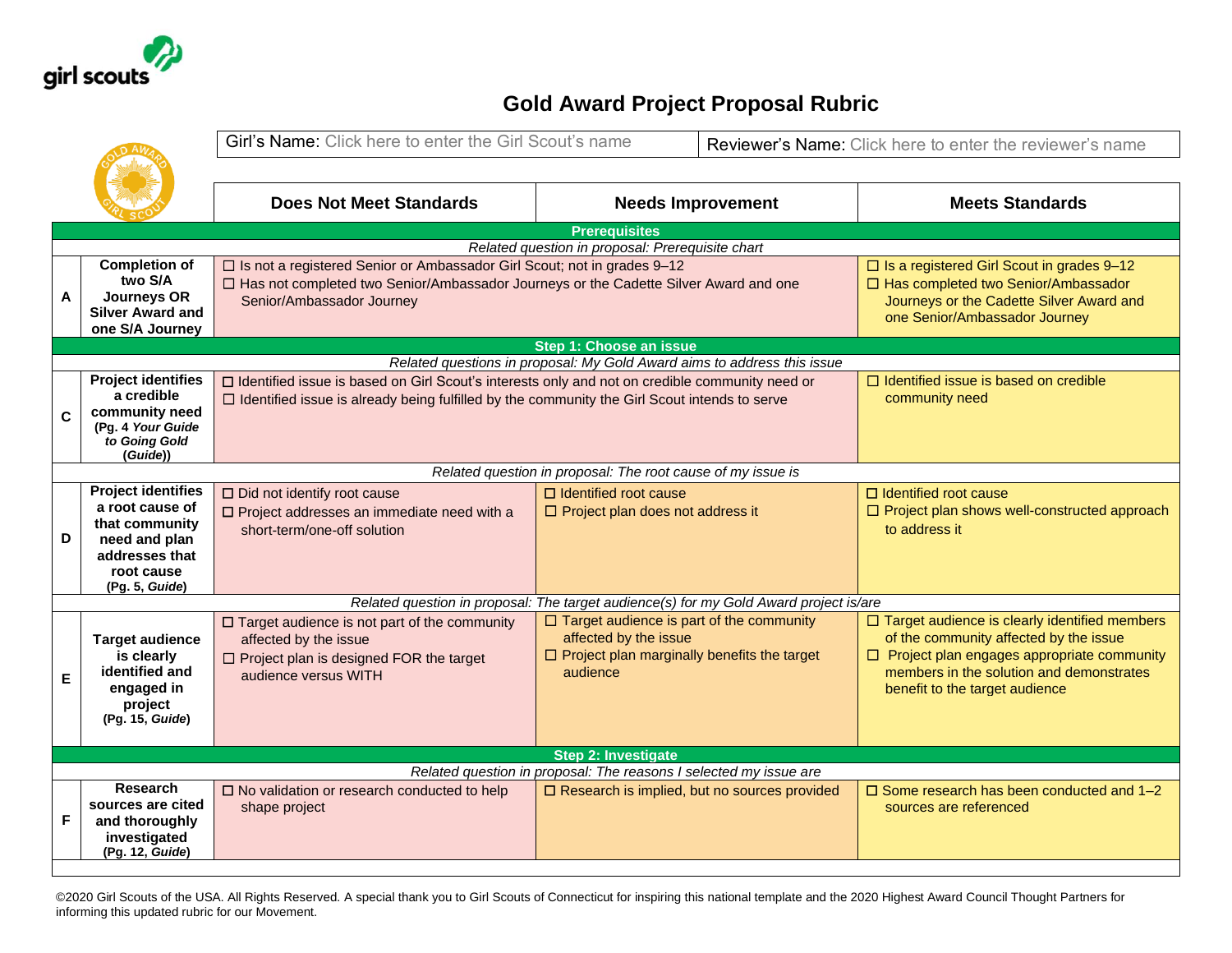| G                                                                                                                                                                                                                                   | <b>Project identifies</b><br>national or<br>global link to<br>issue<br>(Pg. 5, Guide) | $\Box$ No connection to national and/or global issue                                                                                   | $\square$ Some research or evidence suggests limited<br>connection to national or global issue                                 | $\Box$ Includes broad research and evidence<br>connecting project specifically to a larger<br>national and/or global issue; solution<br>contributes to addressing that issue |  |  |  |
|-------------------------------------------------------------------------------------------------------------------------------------------------------------------------------------------------------------------------------------|---------------------------------------------------------------------------------------|----------------------------------------------------------------------------------------------------------------------------------------|--------------------------------------------------------------------------------------------------------------------------------|------------------------------------------------------------------------------------------------------------------------------------------------------------------------------|--|--|--|
|                                                                                                                                                                                                                                     |                                                                                       |                                                                                                                                        | Step 3: Get help                                                                                                               |                                                                                                                                                                              |  |  |  |
|                                                                                                                                                                                                                                     |                                                                                       |                                                                                                                                        | Related question in proposal: List the names of individuals and organizations you plan to work with on your Gold Award project |                                                                                                                                                                              |  |  |  |
| Н                                                                                                                                                                                                                                   | <b>Team members</b><br>are identified<br>(Pg. 14, Guide)                              | $\Box$ Self and family only                                                                                                            | □ Self, family, and Girl Scouts only OR less than<br>3 team members                                                            | □ 3-5 team members, beyond Girl Scout<br>community and family, with skills and<br>knowledge related to the issue, including<br>members of the community impacted by issue    |  |  |  |
|                                                                                                                                                                                                                                     |                                                                                       |                                                                                                                                        | Related question in proposal: Girl Scout Gold Award Project Advisor information                                                |                                                                                                                                                                              |  |  |  |
|                                                                                                                                                                                                                                     | <b>Project Advisor</b><br>is identified and<br>is an expert<br>(Pg. 14, Guide)        | $\square$ None selected                                                                                                                | $\Box$ Advisor is family member or troop<br>leader/volunteer OR does not have<br>knowledge of selected issue                   |                                                                                                                                                                              |  |  |  |
|                                                                                                                                                                                                                                     |                                                                                       |                                                                                                                                        | Step 4: Create a plan                                                                                                          |                                                                                                                                                                              |  |  |  |
|                                                                                                                                                                                                                                     |                                                                                       | Related question in proposal: I will address the root cause by                                                                         |                                                                                                                                |                                                                                                                                                                              |  |  |  |
| J                                                                                                                                                                                                                                   | Clear project<br>description<br>(Pg. 15, Guide)                                       | $\square$ Project is not at all described; there is no<br>explanation of what will be done                                             | $\Box$ Project is vaguely described; it is unclear what<br>will be done                                                        | $\Box$ Project is clearly described and shows a well-<br>constructed approach on how the root cause<br>of the issue will be addressed                                        |  |  |  |
| Related questions in proposal: The skills, knowledge, and/or attitudes my target audience will gain are; I will know that my audience has gained the desired skills/knowledge<br>because; Measurement of my project's success chart |                                                                                       |                                                                                                                                        |                                                                                                                                |                                                                                                                                                                              |  |  |  |
| K                                                                                                                                                                                                                                   | Project will have<br>a measurable<br>impact<br>(Pg. 7,16 Guide)                       | $\square$ Impact does not relate to issue OR is not<br>defined                                                                         | $\square$ Impact is a vague impression OR not<br>realistically measurable                                                      | $\square$ Impact is clearly defined and measurable;<br>there is a clear measurement tool defined                                                                             |  |  |  |
|                                                                                                                                                                                                                                     |                                                                                       |                                                                                                                                        | Related question in proposal: My Gold Award project goals are                                                                  |                                                                                                                                                                              |  |  |  |
|                                                                                                                                                                                                                                     | Project goals are<br>clearly defined<br>and realistic<br>(Pg. 16, Guide)              | $\square$ No goals identified                                                                                                          | □ Goals lack detail and are not clearly<br>connected to planned project impact                                                 | $\Box$ At least one goal is clearly defined and<br>connected to project impact                                                                                               |  |  |  |
|                                                                                                                                                                                                                                     |                                                                                       |                                                                                                                                        | Related question in proposal: My Gold Award will be sustained by                                                               |                                                                                                                                                                              |  |  |  |
| M                                                                                                                                                                                                                                   | Project plan will<br>ensure<br>sustainability<br>(Pg. 6,16 Guide)                     | $\square$ No plan for project to be continued OR the<br>solution can't be maintained following the<br>project (it's a service project) | $\square$ Unclear idea of how the project will continue<br>OR hoping someone else will sustain                                 | □ Clear, thoughtful plan that leads to<br>sustainability beyond the Girl Scout's<br>involvement                                                                              |  |  |  |
| Related question in proposal: I will put my plan in to action by                                                                                                                                                                    |                                                                                       |                                                                                                                                        |                                                                                                                                |                                                                                                                                                                              |  |  |  |
| N                                                                                                                                                                                                                                   | <b>Timeline is</b><br>realistic and<br>appropriate<br>(Pg. 16, Guide)                 | □ Confusing or unrealistic plan that is missing<br>key steps and is less than 80 hours                                                 | $\square$ Incomplete project plan that highlights only a<br>few steps and is less than 80 hours                                | $\square$ Comprehensive and realistic project plan that<br>highlights all major steps in project and is<br>about or over 80 hours                                            |  |  |  |
| O                                                                                                                                                                                                                                   | <b>Active leadership</b><br>role planned and<br>defined<br>(Pg. 6,16 Guide)           | $\square$ No strategy to lead a team or engage others<br>to help with the project OR project appears<br>driven by an adult             | $\square$ Strategy to engage teammates is limited,<br>includes only assigning minor roles/peripheral<br>tasks                  | $\square$ Strategy to engage teammates is<br>comprehensive, outlines specific roles and<br>responsibilities                                                                  |  |  |  |

©2020 Girl Scouts of the USA. All Rights Reserved. A special thank you to Girl Scouts of Connecticut for inspiring this national template and the 2020 Highest Award Council Thought Partners for informing this updated rubric for our Movement.